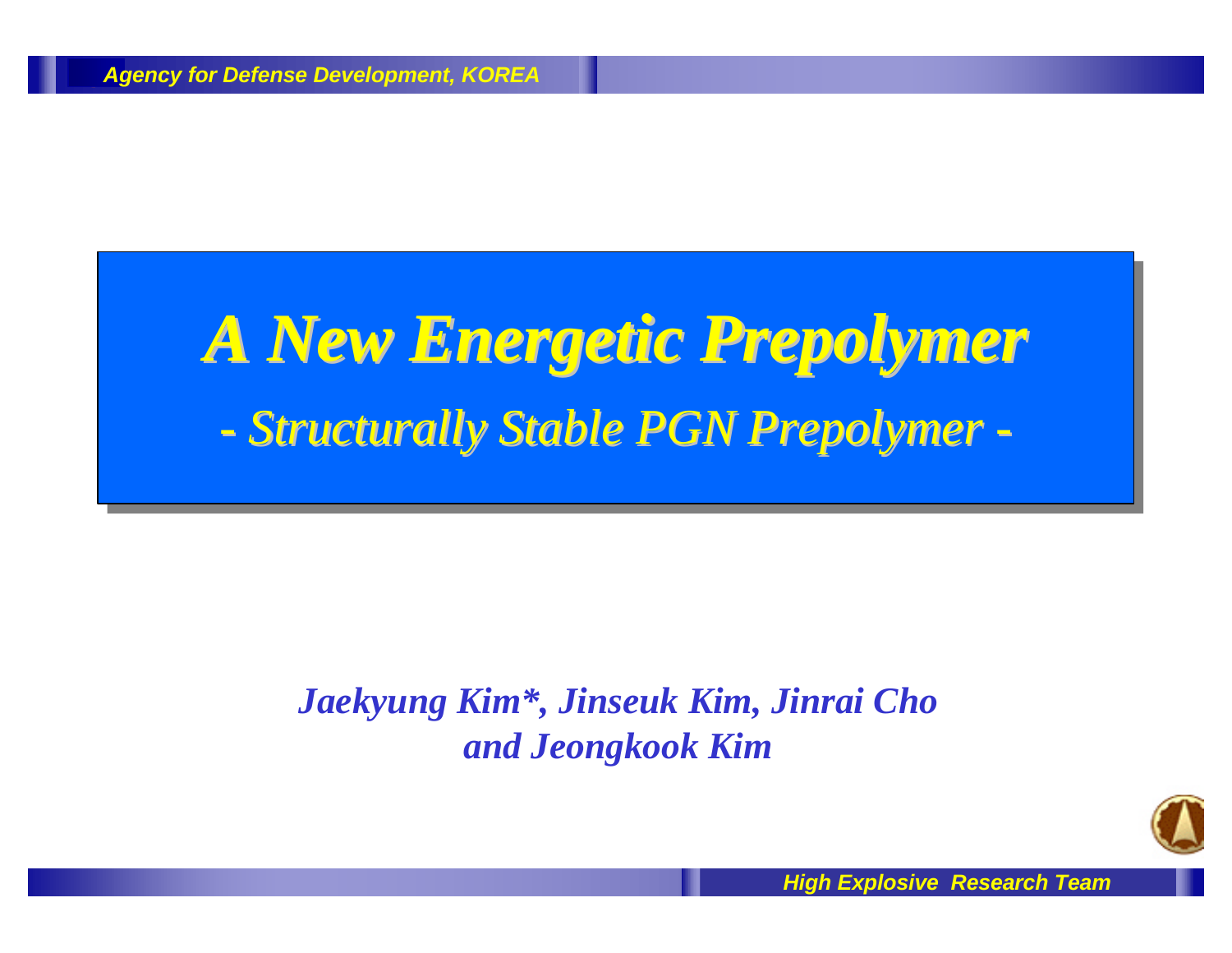### *Plastic-Bonded Explosive(PBX)*



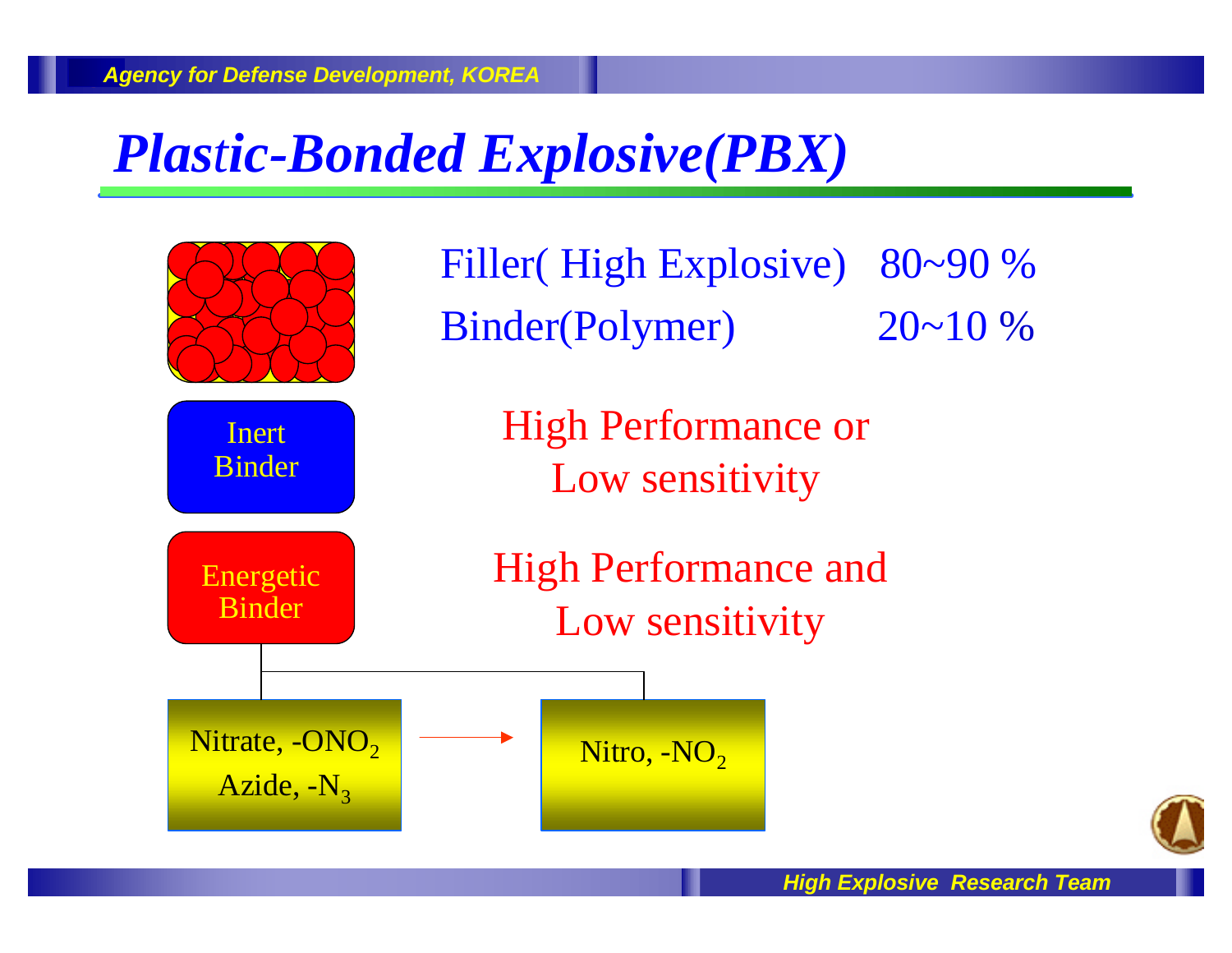*Well-known monomers for energetic prepolymers*





#### GN NIMMO

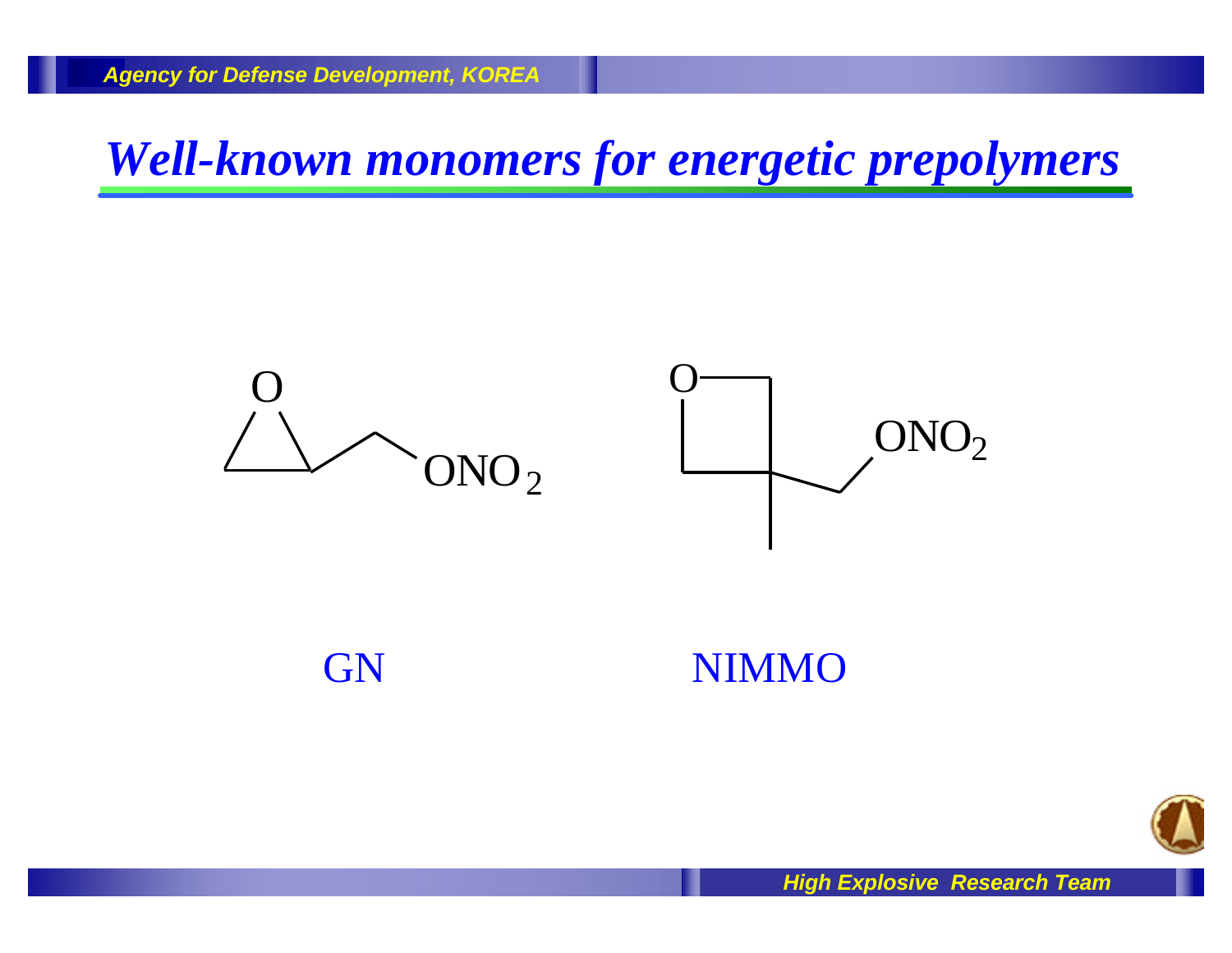### *Chain scission of ETPE*



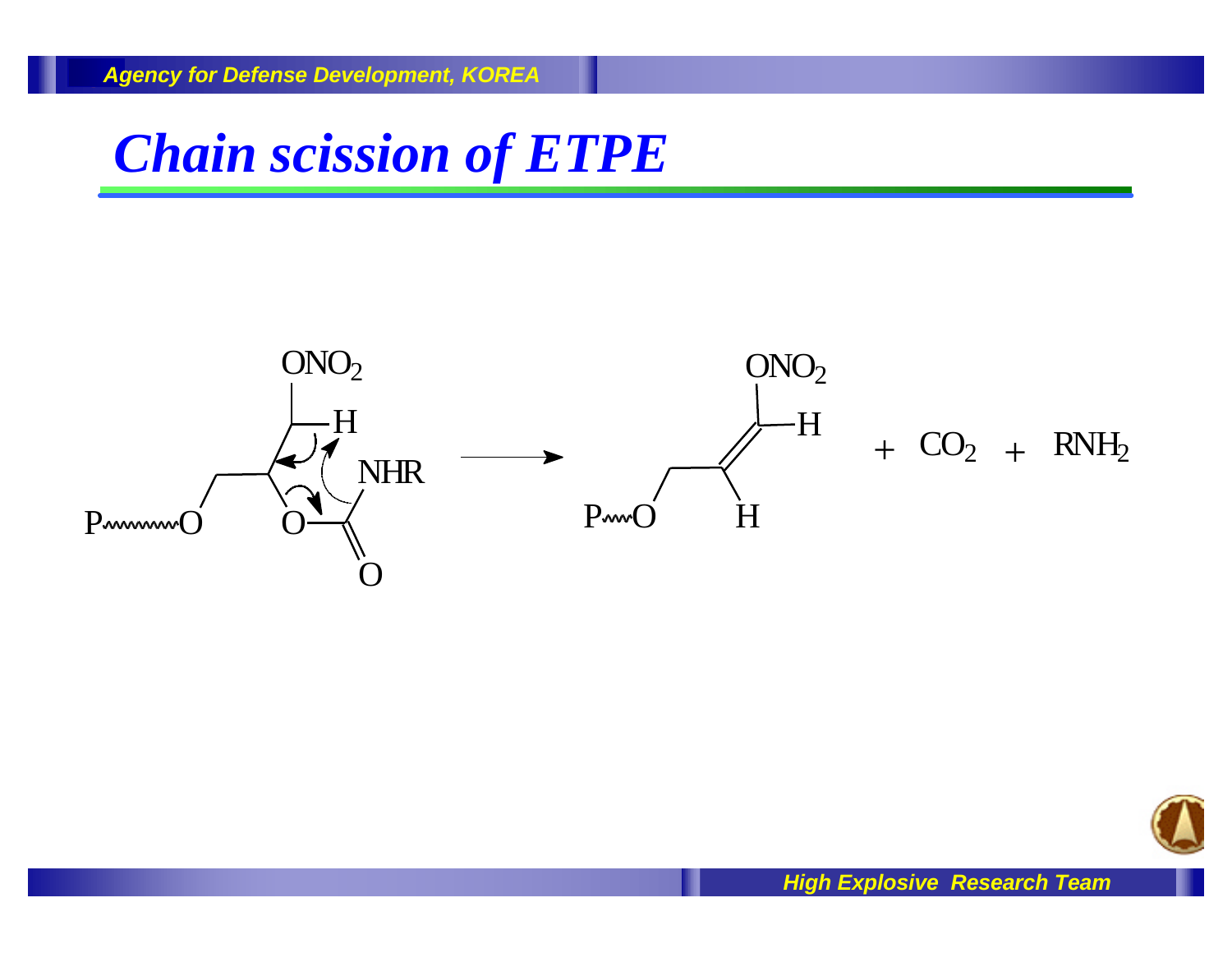### *Chemical structure comparison of ETPE*



•**PNIMMO**



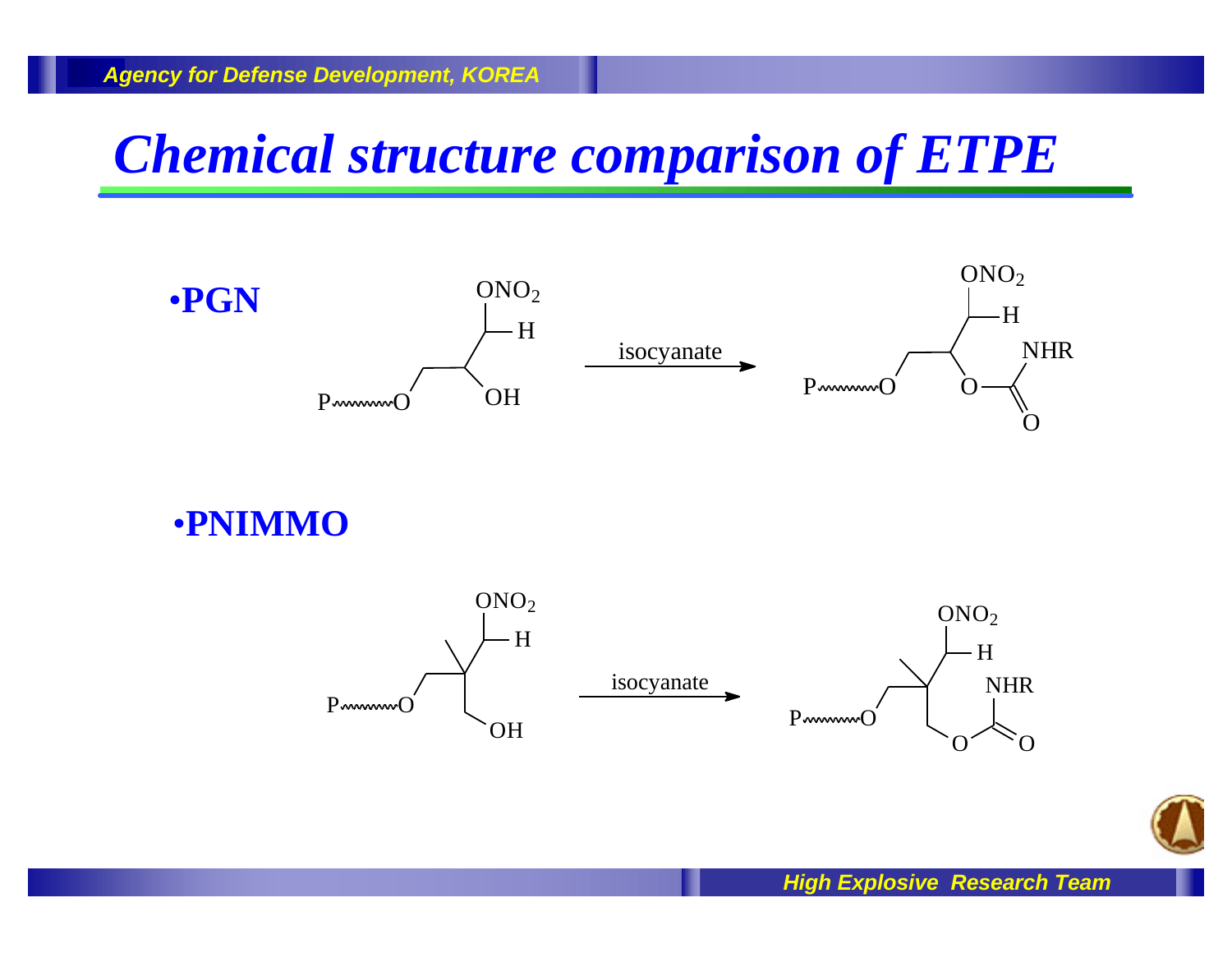*Design of new energetic monomer*



#### GN M-GN

- •Insert methylene group to GN
- •2-nitratoethyloxirane
	- (we called it "M-GN")

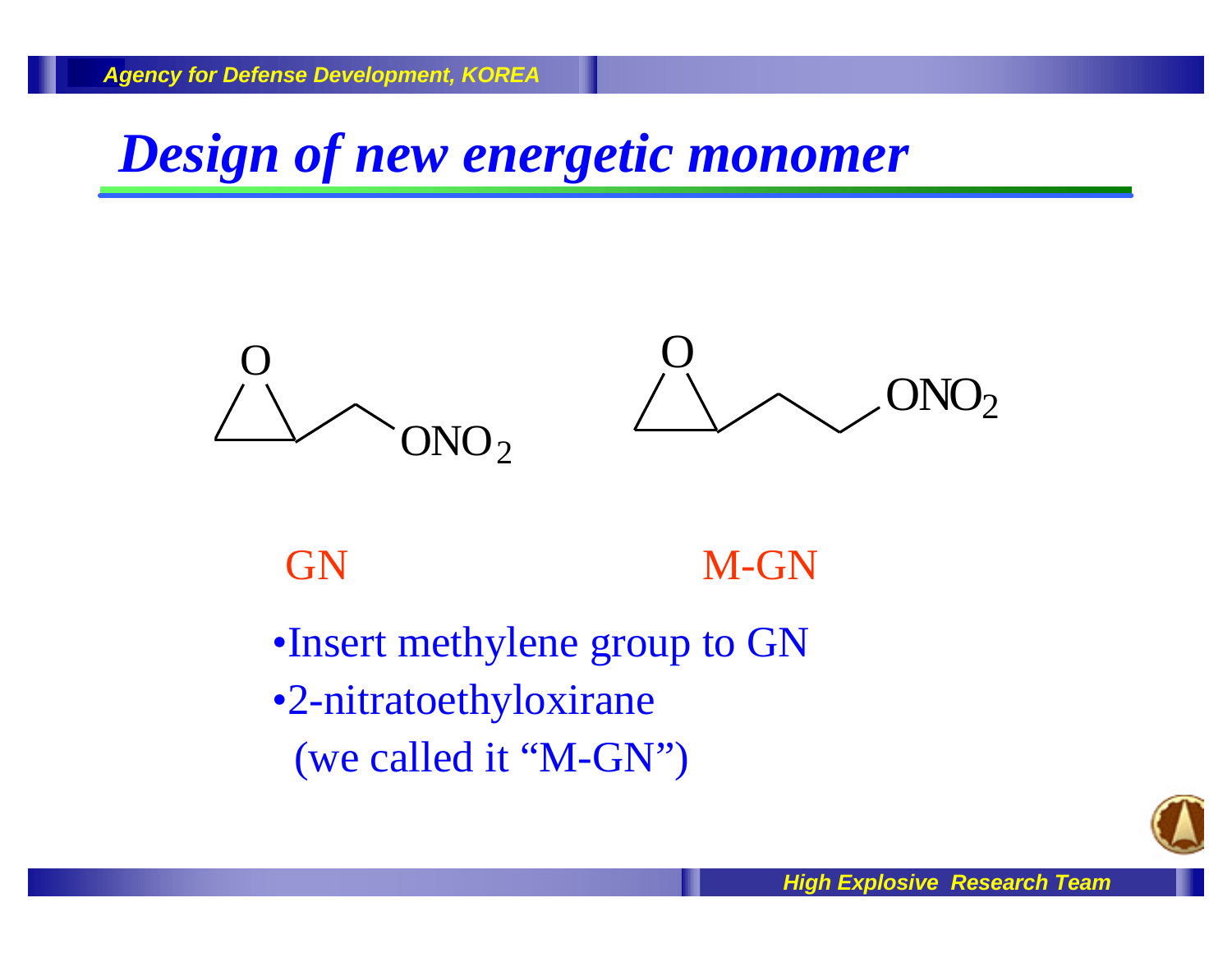#### *Prevent rearrangement reaction*

•PGN  $P_{\text{www}}$  OH  $ONO<sub>2</sub>$  $P<sub>www</sub>O$  $ONO<sub>2</sub>$ O NHR O isocyanate  $P<sub>www</sub>$  $ONO<sub>2</sub>$ H O NHR O  $+$  CO<sub>2</sub>  $+$  RNH<sub>2</sub>  $P \sim O'$  H  $ONO<sub>2</sub>$ H •M-PGN isocyanate  $P<sub>www</sub>$ NHR O  $ONO<sub>2</sub>$  $P<sub>www</sub>O'$  OH  $ONO<sub>2</sub>$ 

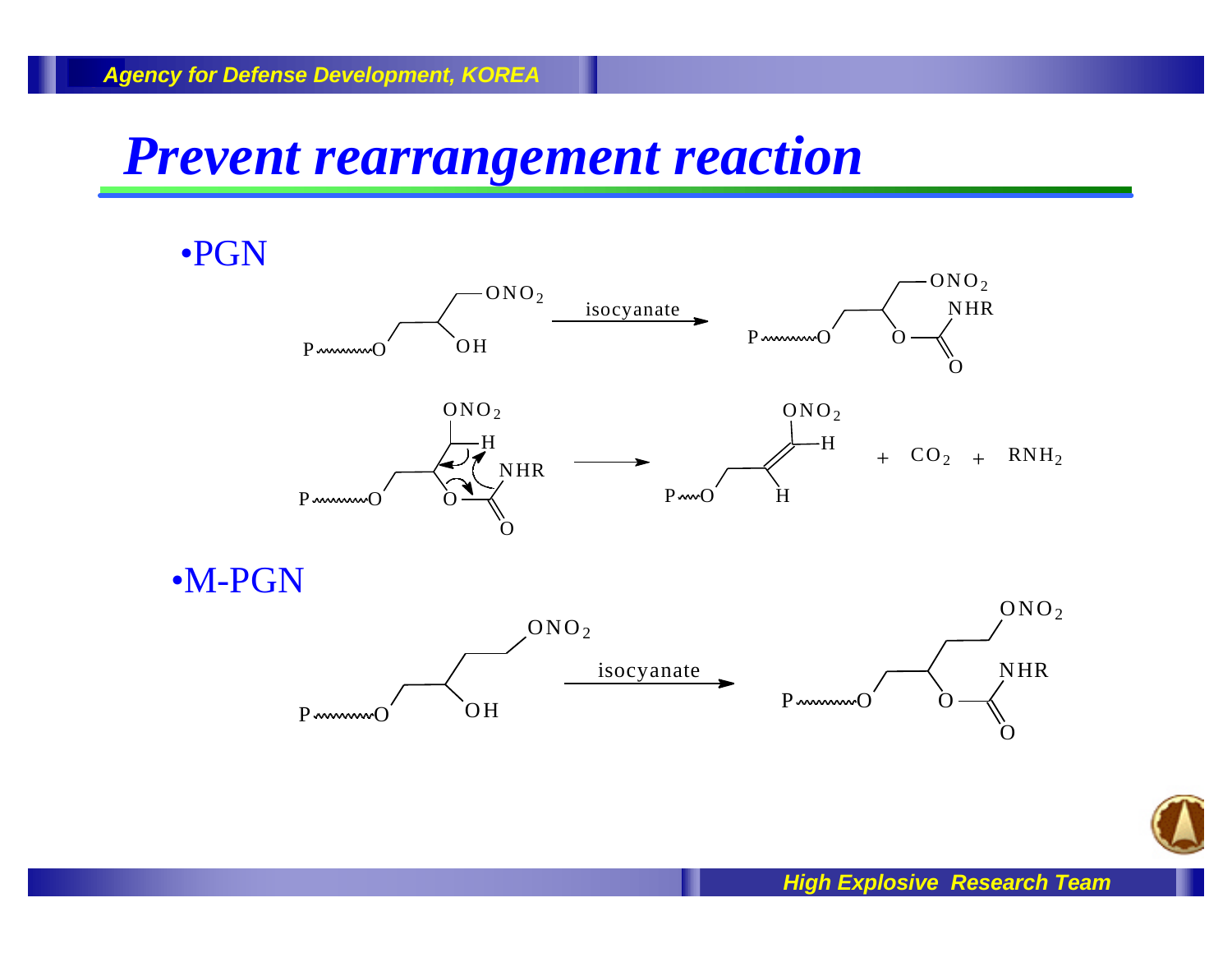



- Short reaction step
- Relatively high yield
- Mild reaction conditions

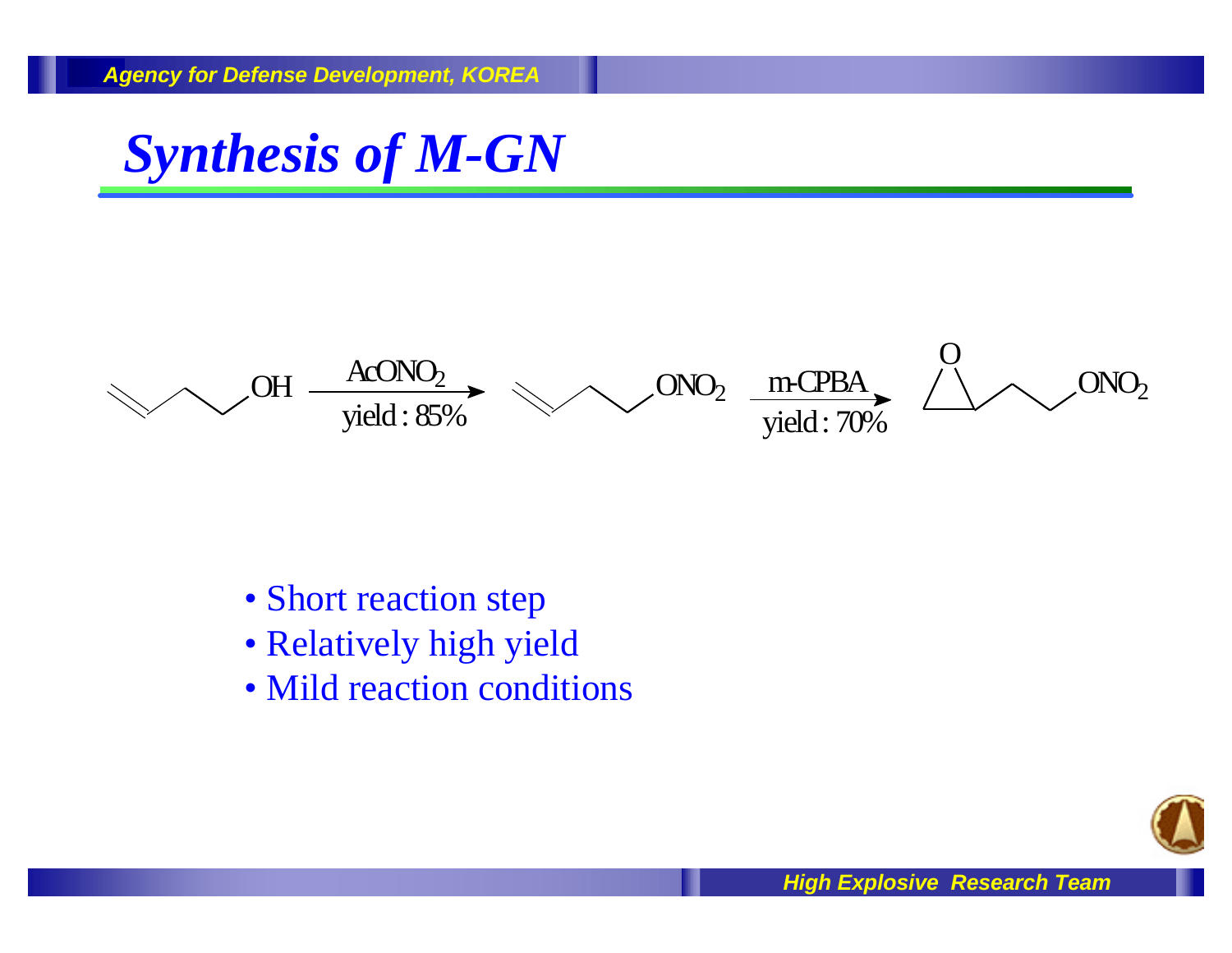#### *<sup>1</sup>H-NMR Spectra of MGN*



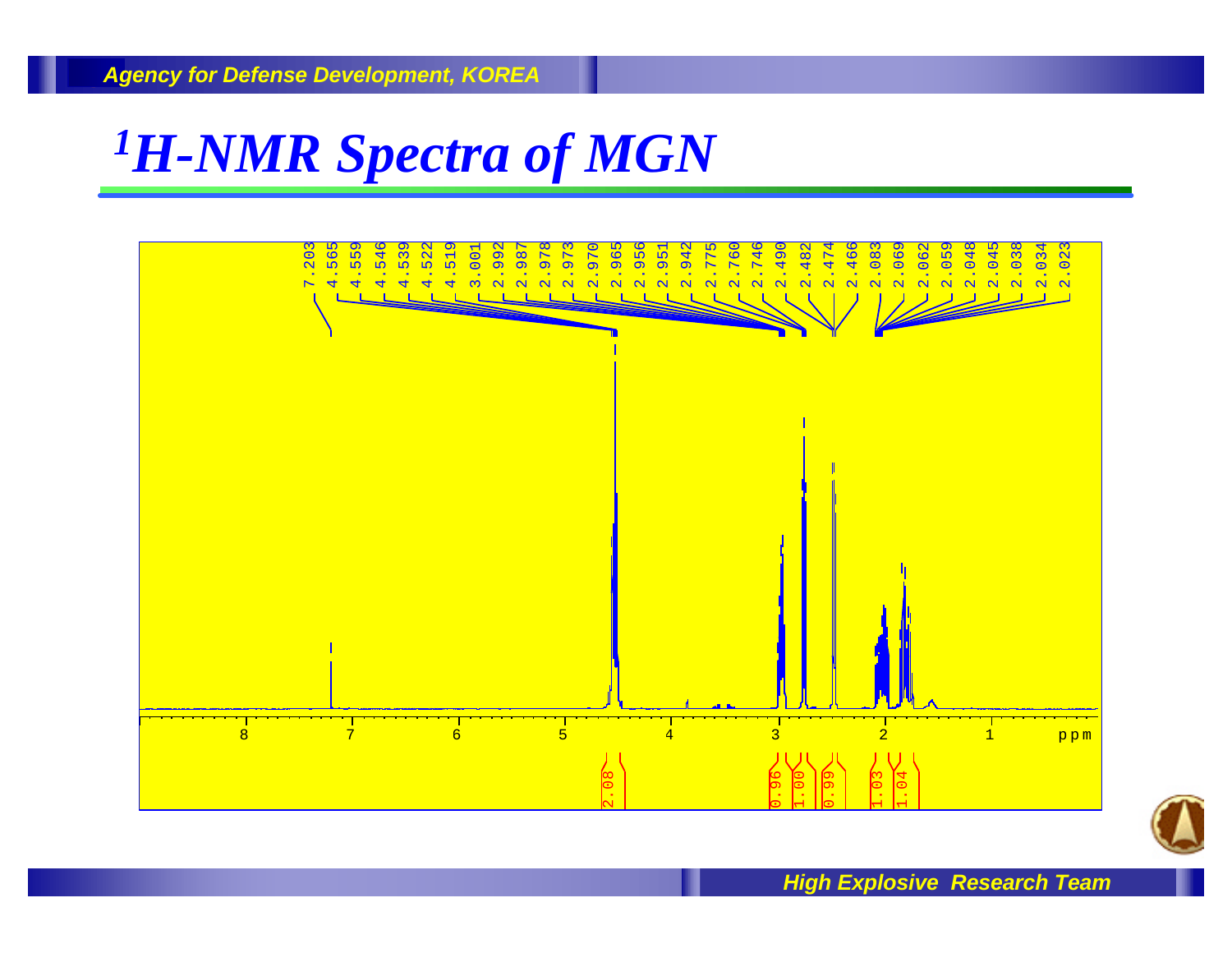### *Activated monomer polymerization*



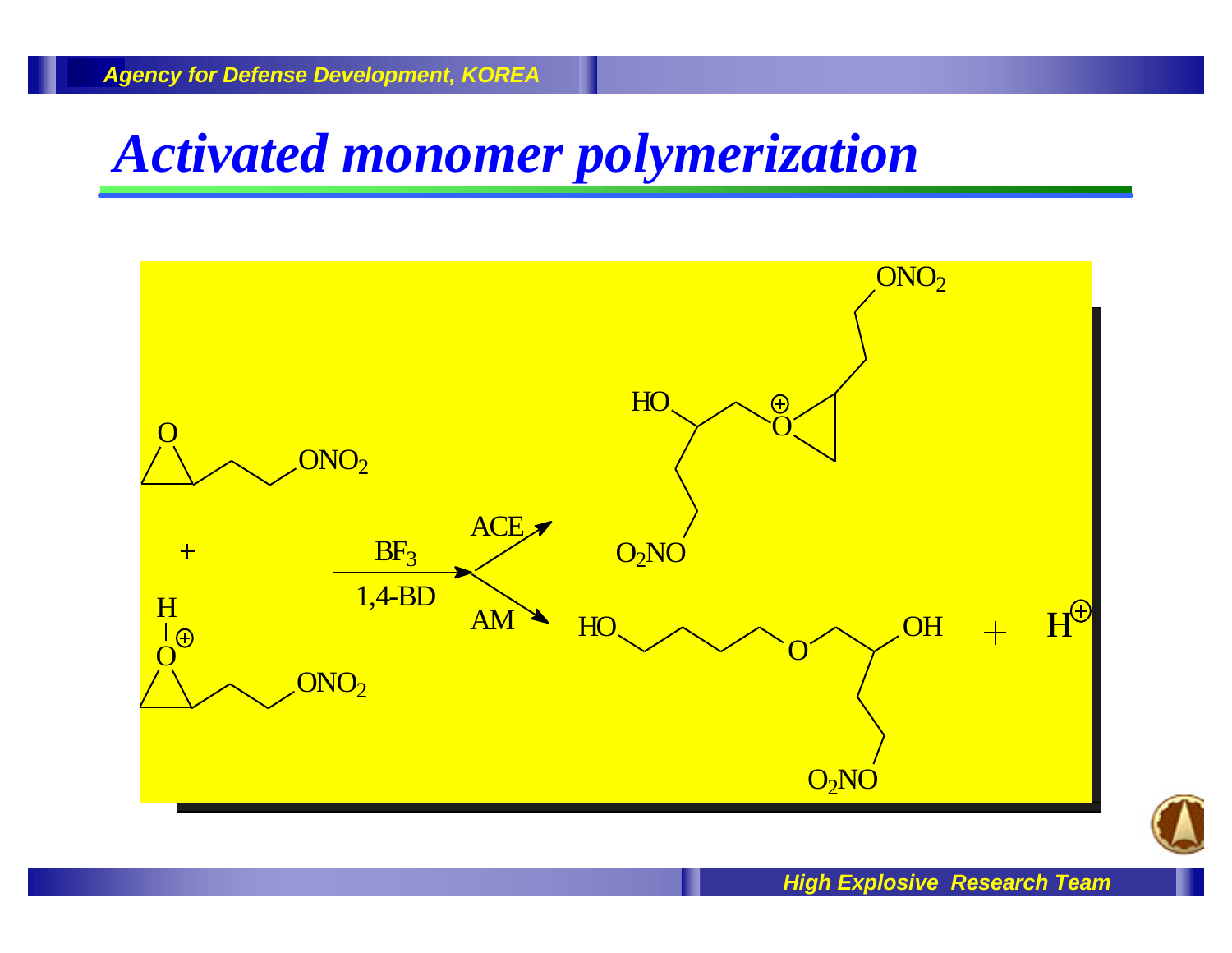# *GPC chromatogram of M-PGN*



Elution volume(ml)

#### a) AM( Mn=2350, PDI=1.18), b) ACE(Mn=1870, PDI=1.42)

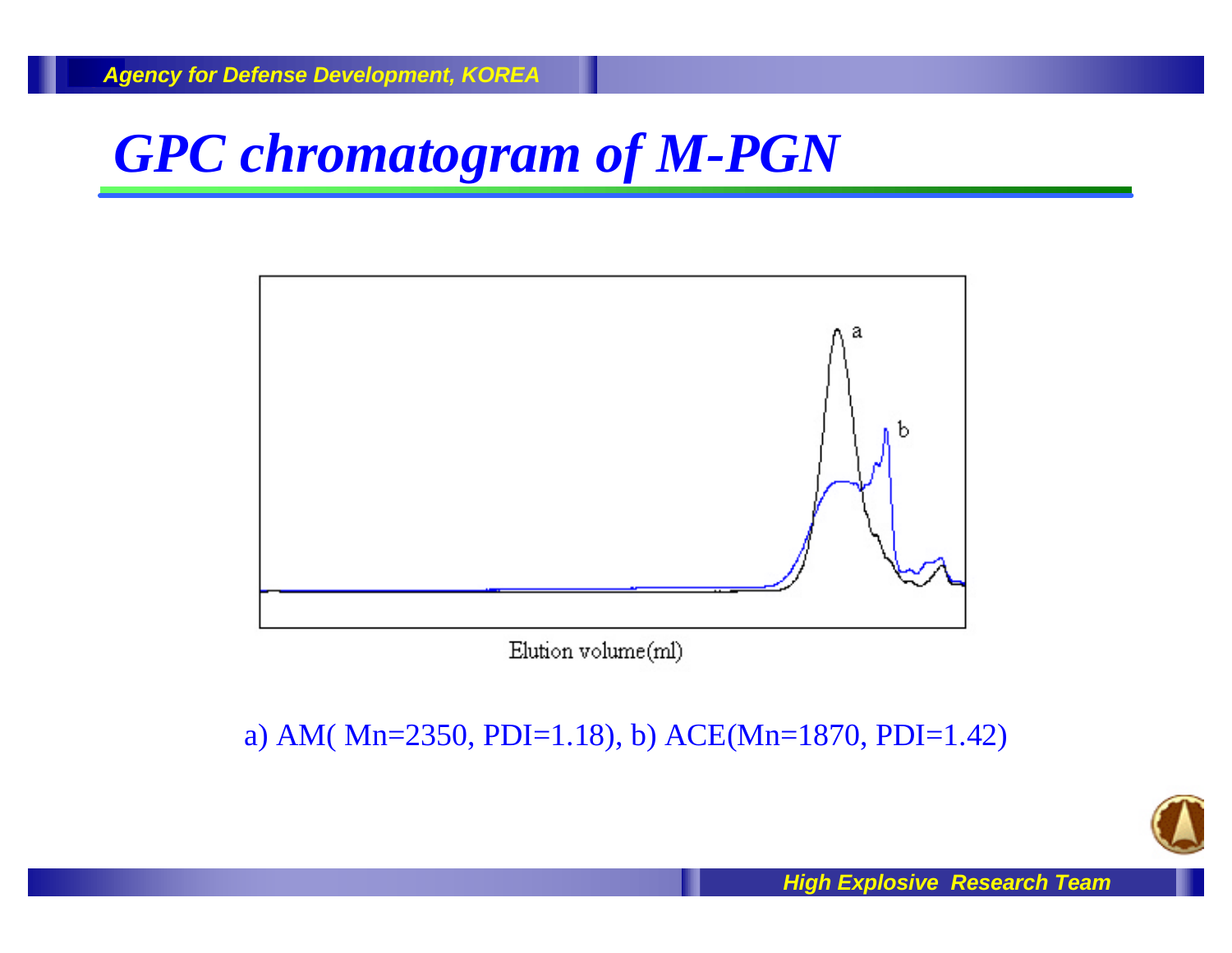#### *Glass transition temperature of PGN & M-PGN*



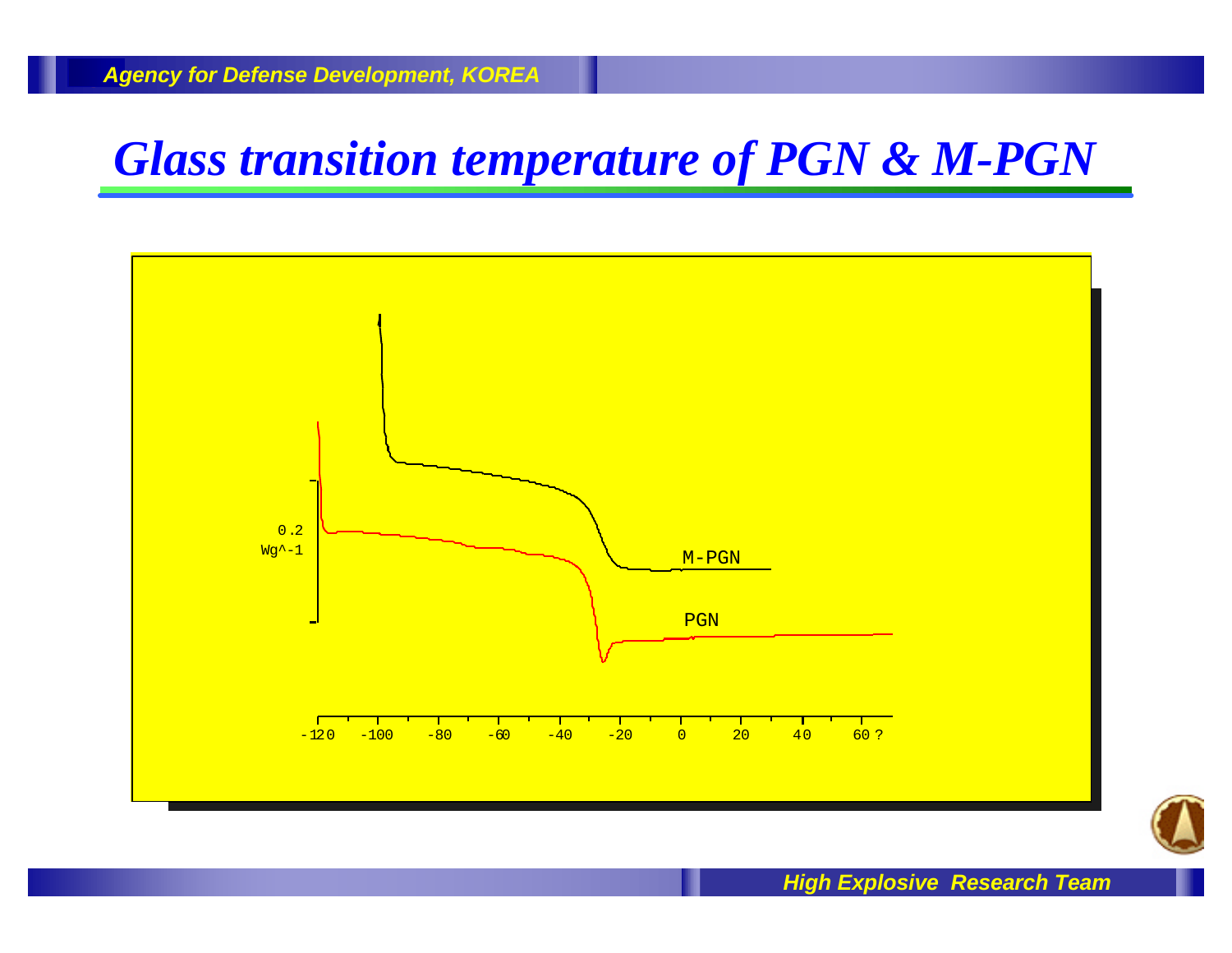#### *Exothermic decomposition*



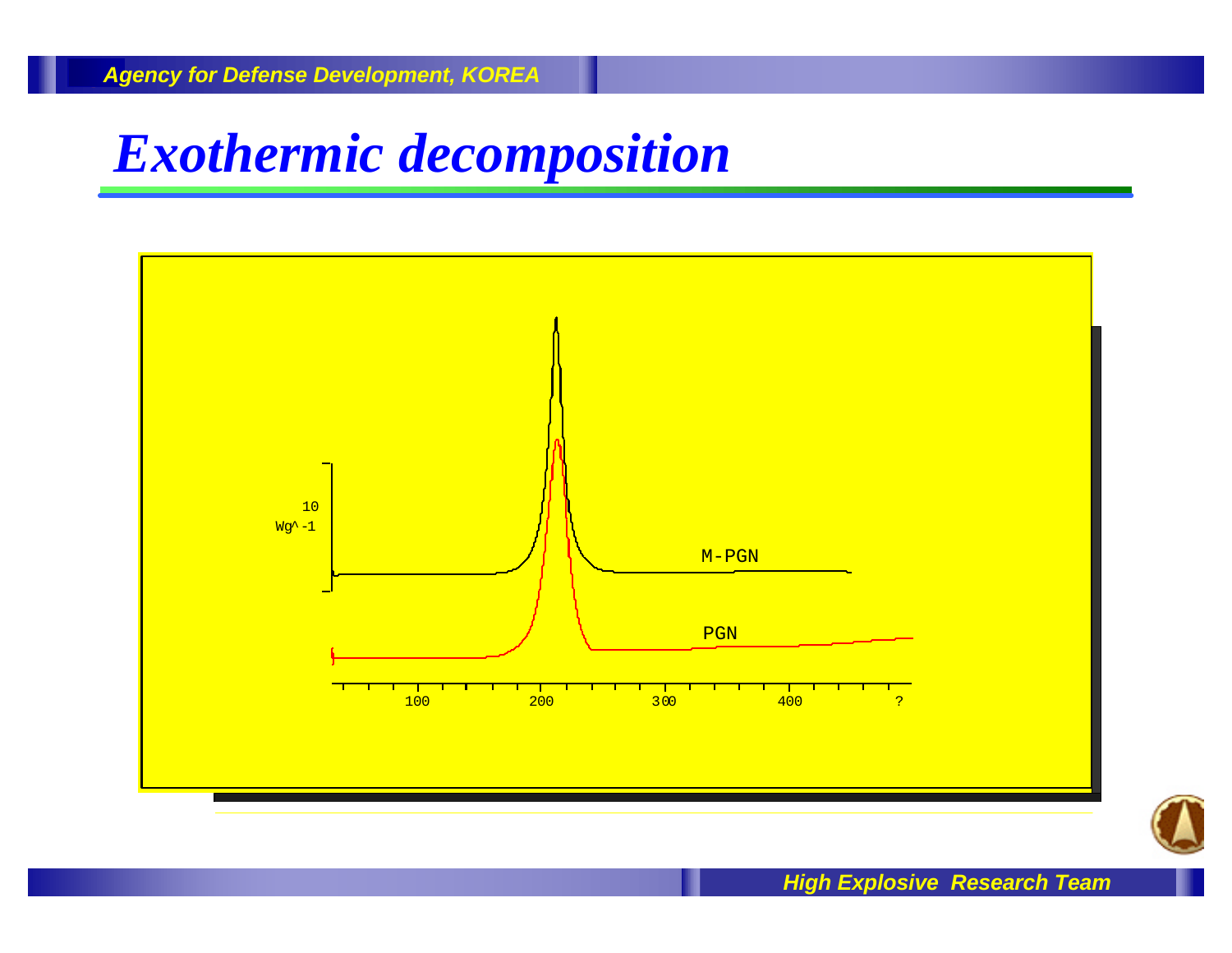## *TG thermogram of M-PGN*



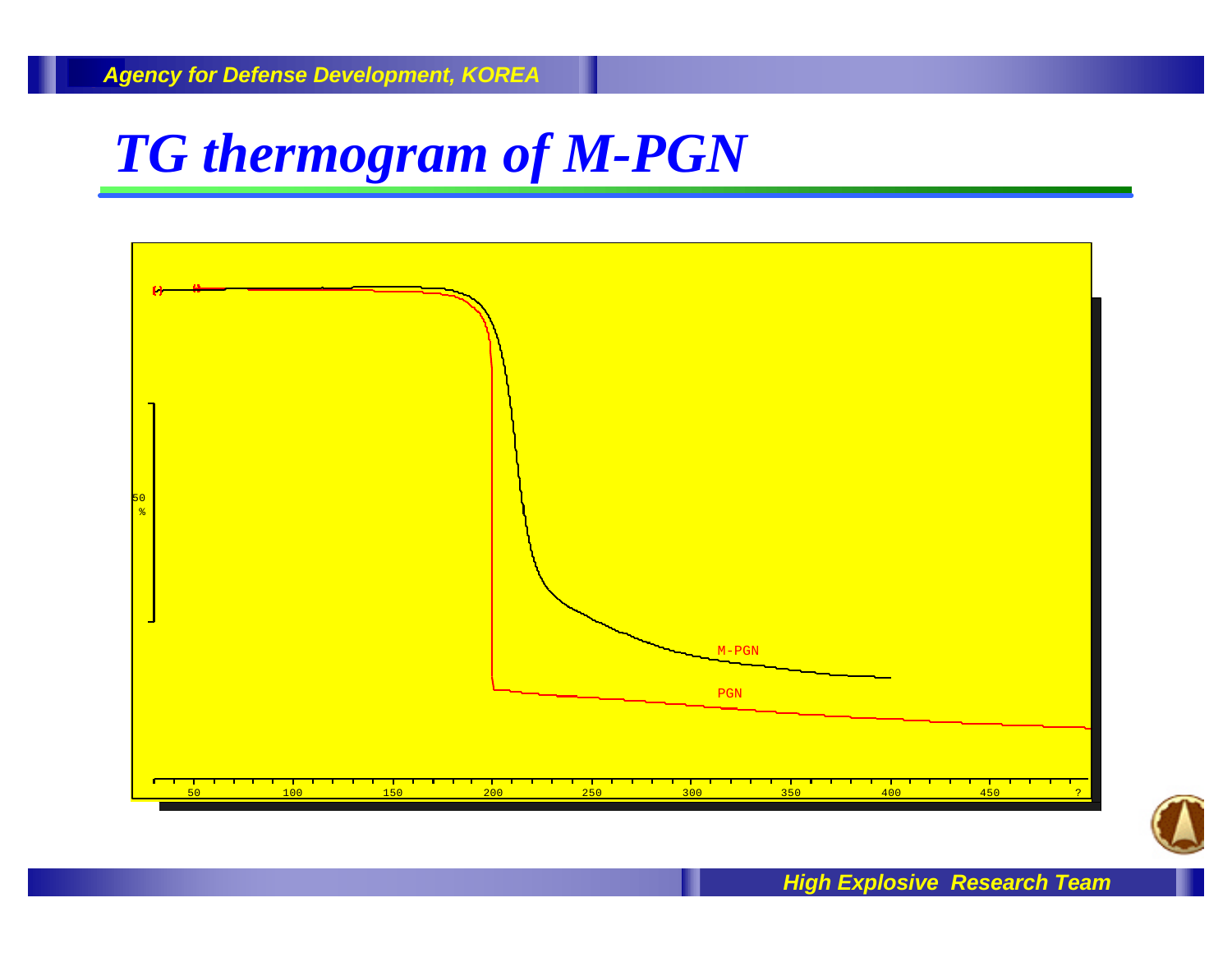# *Comparison of physical properties*

|                                     | <b>PGN</b> | <b>M-PGN</b> |
|-------------------------------------|------------|--------------|
| Decomposition<br>Onset(?)           | 180        | >180         |
| Tg(?)                               | $-28.4$    | $-28.0$      |
| <b>Stability in</b><br>polyurethane | unstable   | stable       |

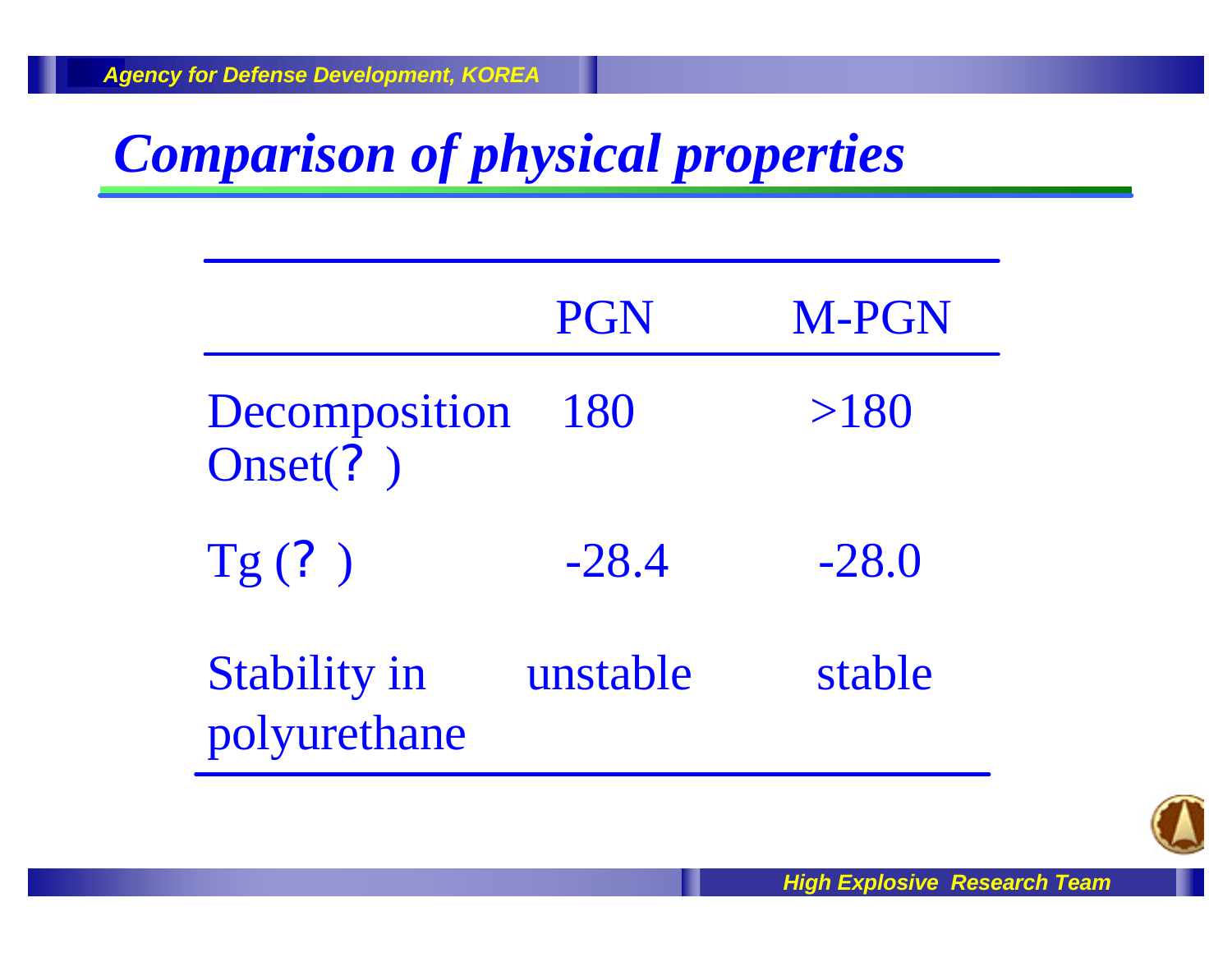

| prepolymers   | Tg('C)  | <b>Viscosity</b><br>(at 25 <sup>o</sup> C, poise) |  |
|---------------|---------|---------------------------------------------------|--|
| <b>PGN</b>    | $-28.4$ | 150                                               |  |
| <b>PNIMMO</b> | $-36.5$ | 1200                                              |  |
| <b>M-PGN</b>  | $-28.0$ | 100                                               |  |

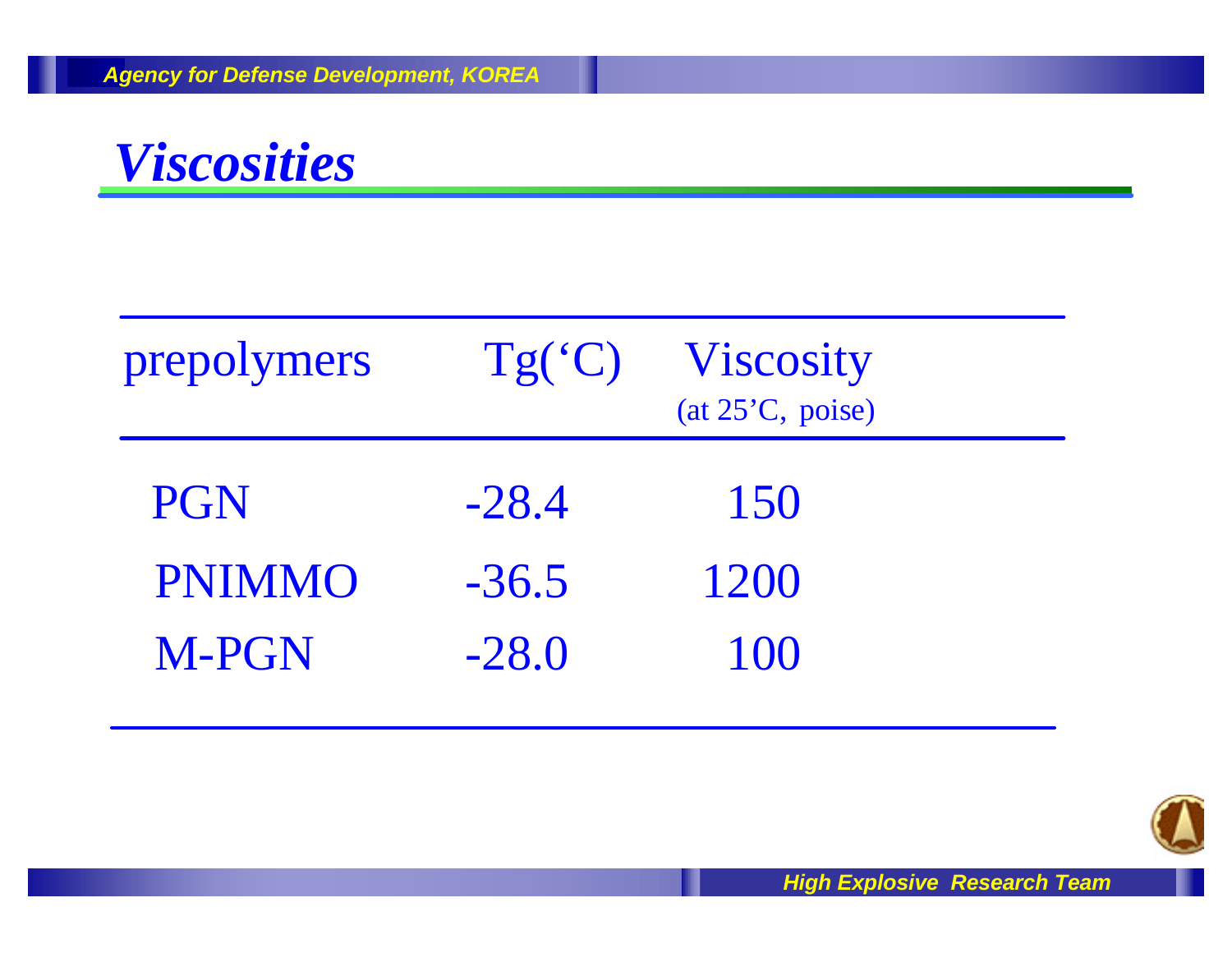# *Changes of hardness for ETPE*

|                          | <b>Shore A hardness</b> |                    |  |
|--------------------------|-------------------------|--------------------|--|
| Time(days)               | <b>PGN</b> based        | <b>M-PGN</b> based |  |
| $\overline{3}$           | 2.0                     | 2.0                |  |
| 5                        | 3.0                     | 3.0                |  |
| $\overline{\mathcal{I}}$ | 2.5                     | 3.5                |  |
| 10                       | decomposed              | 3.5                |  |
| 15                       |                         | 3.5                |  |
| 30                       |                         | 3.5                |  |
| 90                       |                         | 3.5                |  |
| 180                      |                         | 3.5                |  |

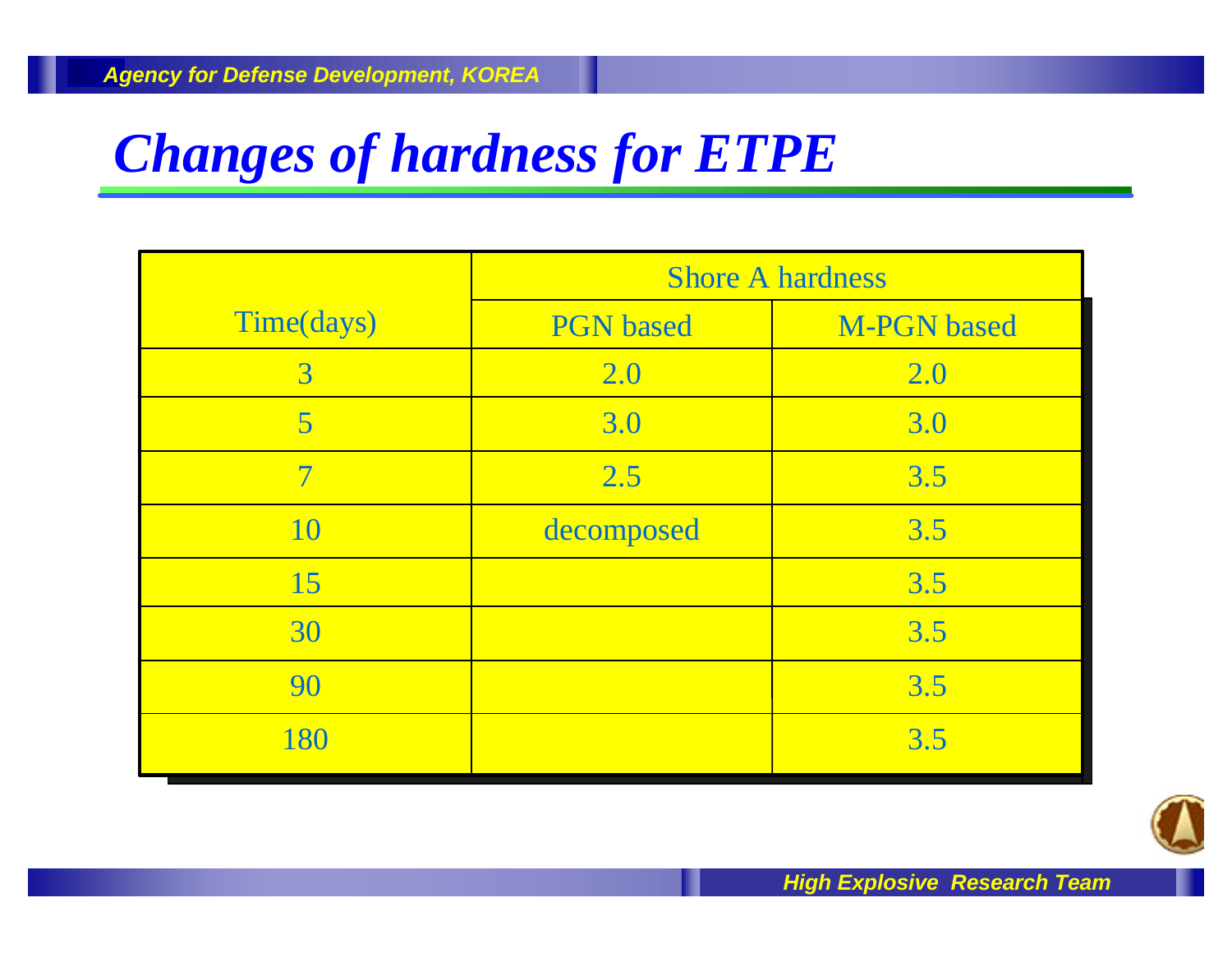

- We designed a new energetic monomer, We designed a new energetic monomer, 2-nitratoethyloxirane(M-GN) 2-nitratoethyloxirane(M-GN)
- Simple process & Short steps Simple process & Short steps
- Optimize polymerization process Optimize polymerization process
- We confirmed dimensional stability of ETPE We confirmed dimensional stability of ETPE
- Bench scale production of M-PGN Bench scale production of M-PGN